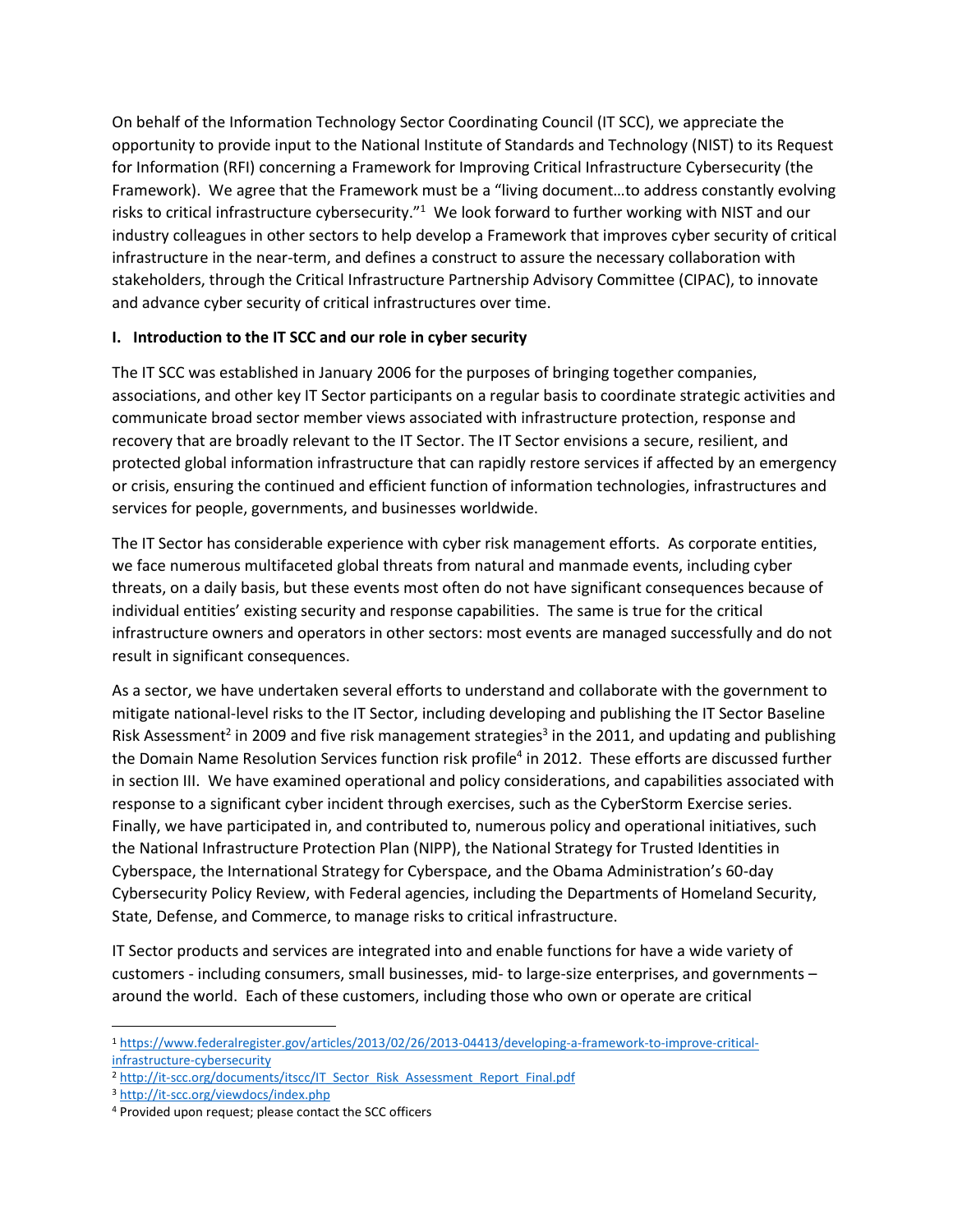infrastructure, have differing business models and changing technology infrastructure, and each faces a unique risk landscape. Leveraging commercial technologies enables all customers to benefit from advanced hardware, software, and services at lower reduce costs and to take advantage of new features and security innovations. IT companies work directly with critical infrastructure owners and operators to understand their risks, and also engage at a national-level through the Cross-Sector Cyber Security Working Group.

We view our response to this RFI as initiating an ongoing dialogue and engagement with NIST throughout development of the Framework, and its implications within broader context of implementation of the Executive Order (EO) and Presidential Decision Directive (PDD) related to cyber security. For example, IT Sector representatives are engaged and participated in NIST's recent workshop on the Framework, and will be represented in the three workshops being planned. We are also trying to engage and contribute across the full range of efforts (e.g., cyber dependent infrastructure identification, incentives, procurement, information sharing) being driven through the Interagency Task Forces. We see these efforts as fundamentally related, though the timelines and sequencing of activities may make developing and harmonizing them to optimize the outcomes difficult. We welcome an opportunity to meet and discuss our RFI response directly with NIST and DHS, and to develop a regular cadence for engagement among the IT SCC, NIST, and DHS so that we can actively support many of the strategic priorities outlined in the EO and PDD.

## **II. Scope of IT Sector Response to the NIST RFI**

The IT Sector response to the NIST RFI primarily focuses on:

- 1) Guiding principles that should be included in the Framework to underpin national efforts to enhance cyber security;
- 2) Best practices to help assess and prioritize critical infrastructure cyber risks; and
- 3) Aggregate effect of private and public sector risk management on cyber security and resiliency of the nation's critical infrastructures.

The IT Sector response does not speak to nor is it intended to define what comprises "critical infrastructure" or "critical infrastructure at greatest risk," or provide guidance for individual organizations' risk management. Rather, our hope is that the Framework can shape national efforts to improve the cyber security of critical infrastructures, and create greater visibility and coerce government to share information that can inform and incent organizations' risk management activities consistent with the Framework's desired outcomes.

## **III. Guiding Principles for the Framework**

The IT SCC believes the Framework must have defined specific security objectives; include a complete and repeatable risk-based approach, which considers consequences, vulnerabilities, and threats, for assessing and prioritizing cyber risks to critical infrastructure; ensure maximum flexibility for critical infrastructure owners and operators in their efforts manage risks using security outcomes and global, consensus-based standards; and be domestically and internationally relevant.

Defined Security Objectives. Successful risk management efforts first begin with defining objectives the effort is seeks to achieve. In the context of improving the cyber security of critical infrastructure (i.e.,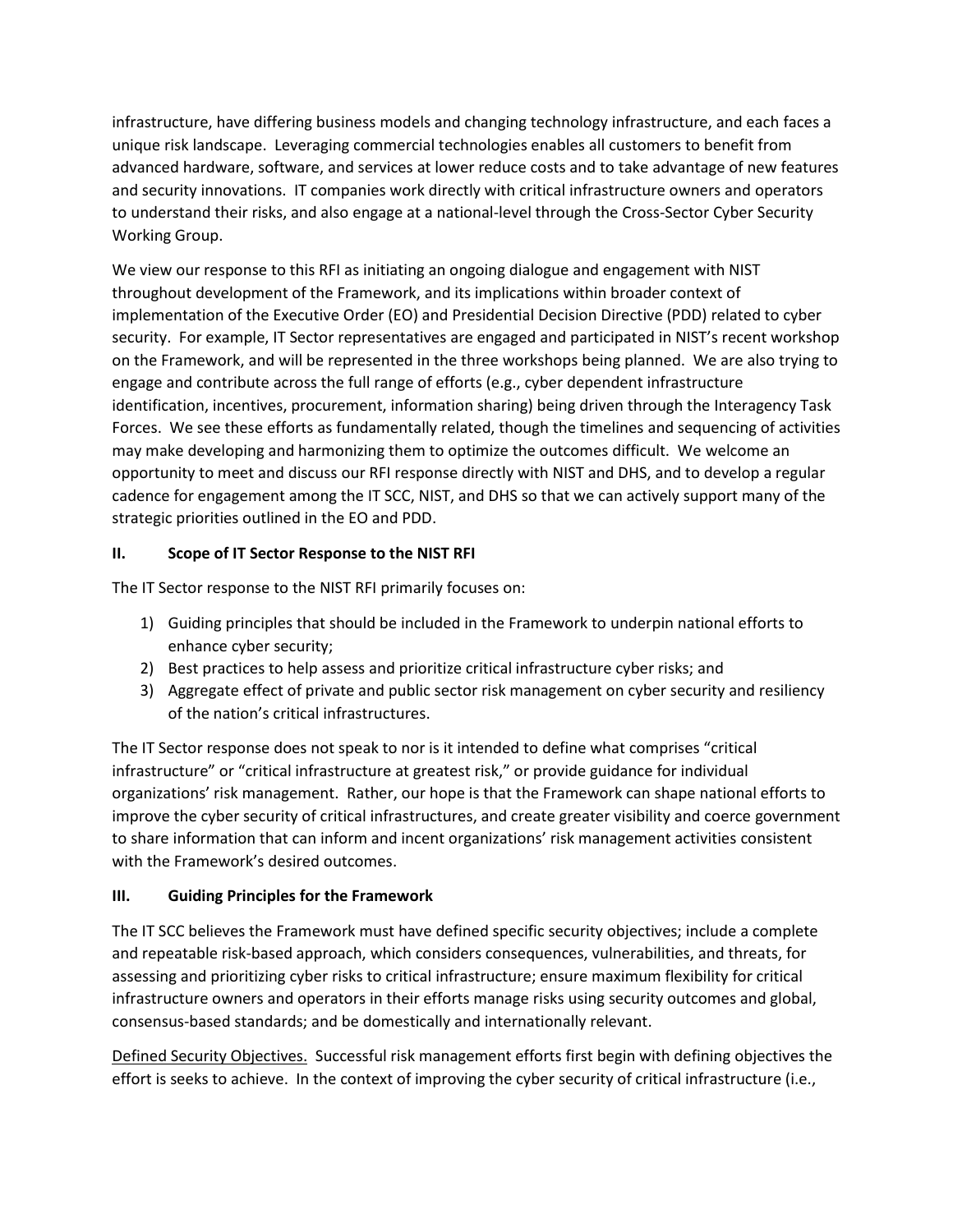that infrastructure which supports national and economic security, public health and safety), there are at least two distinct, but related, security objectives to consider:

- Advancing baseline cyber security, or "cyber security hygiene," broadly across all critical infrastructures; and
- Managing more significant, or "greatest" cyber risks presented by advanced threats with the intent to cause "catastrophic" effects.

It is impossible for individual organizations to defend against every possible threat or to account for every permutation of every possible vulnerability, particularly considering the dynamic nature of cyber threats. Government and private sector must have a clear and common view on the desired security objectives(s) the Framework is seeking to achieve, including the nature of the threats of concern, in order to structure risk assessment and management activities that most effectively leverage and optimize the impact of the capabilities and investments of each.

We must also understand that "greatest" cyber risks to critical infrastructure cannot be eliminated, only managed. Attempts by Government, sometimes working with industry, have been made and are currently underway to define the subset of critical infrastructure "at greatest risk" to a cyber incident. To date, these efforts have not been successful as stakeholders have struggled trying to apply traditional risk management approaches to a dynamic and interconnected infrastructure with rapidly evolving risks. Government needs to do better working with industry to perform an actual risk assessment to define the subset of critical infrastructure "at great risks", and section IV of this response provides the foundation for the approach that more appropriate for cyber risk management.

Risk-based. The basic formula for risk defines it as a function of threat, vulnerability, and consequence. Threat and vulnerability combined represent the likelihood that a vulnerability could be exploited successfully by a threat. The IT Sector believes that consequence is an appropriate initial factor to understand criticality, but that a complete risk-based assessment is required to identify critical infrastructure that could "reasonably result" in "catastrophic effects".

The Framework must recognize that risk profiles, risk tolerance, and resources to manage risks will – *and should* - differ across sectors and within sectors' functions, for critical infrastructure and the yet to be defined "critical infrastructure at greatest risk". Because limited resources exist to manage cyber risks, it is important that public and private sector security partners agree on how to best prioritize risks and apply resources. A complete risk-based approach will prioritize concerns, and help focus the individual and collective expertise and resources of government and industry where they will be most effective and complementary.

Flexible. In the IT Sector's experience, mandating specific practices and driving universal and consistent application is not an effective approach to cyber risk management. One-size fits all approaches fail to appreciate differences in unique business models, risk profiles, and resources and expertise between and within sectors. It also doesn't work for the dynamic nature of cyber threats; flexibility and agility are essential when managing cyber risks. On a practical level, this means that the Framework must establish desired outcomes and identify relevant global standards that are cost-effective and may help to achieve those outcomes, rather than defining a list of specific standards, controls, or measures that must be applied. Specific controls and measures may face difficulty in cross-sector implementation and would be outpaced by cyber threats.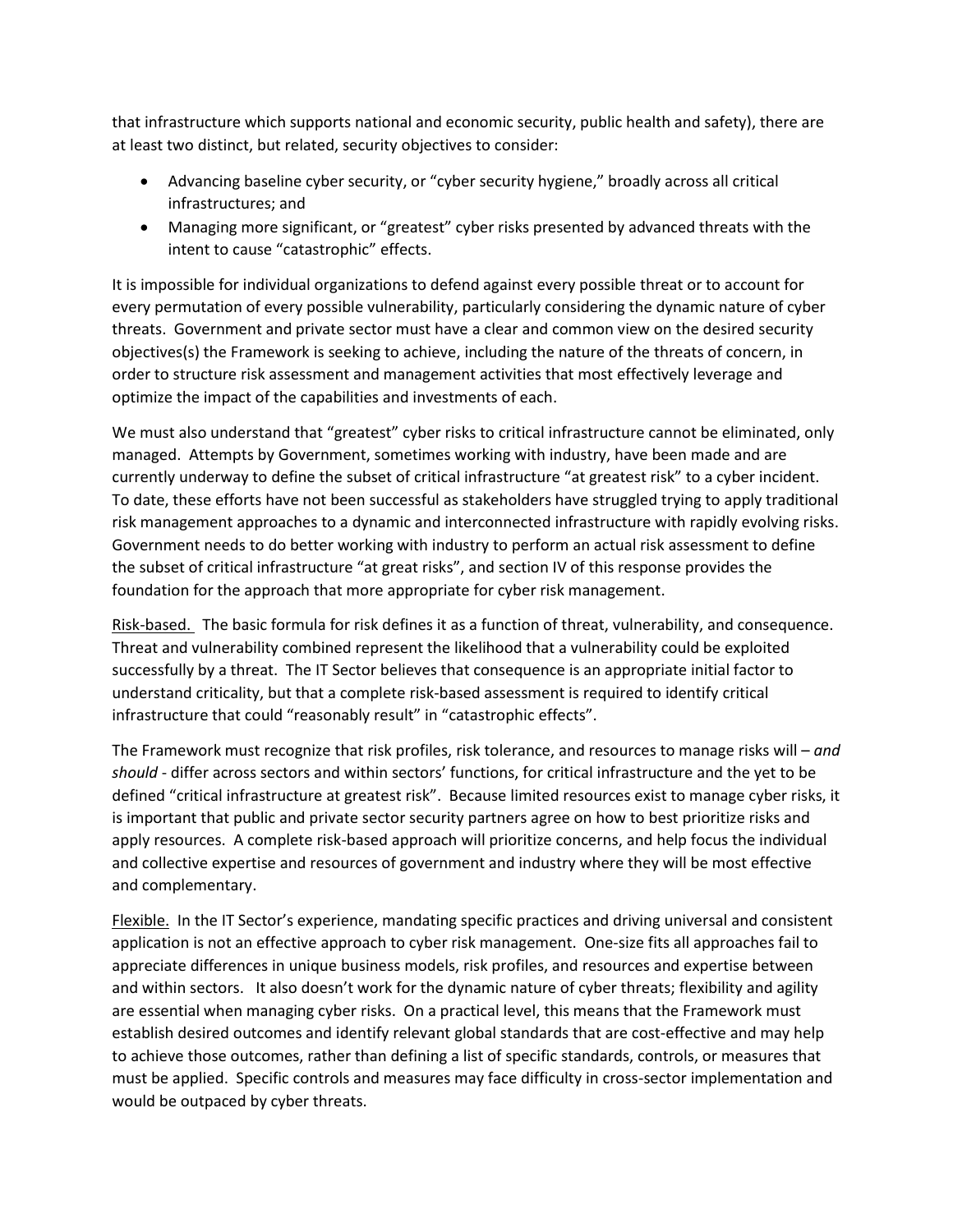Domestic and International Relevance. The IT SCC has a unique, global perspective on potential impact of the Framework. Our sector is inherently international in nature, with customers, including small, medium, and large businesses, and operations located in nearly every country around the world. There is increasing interest among governments on improving cyber security, and we anticipate that the Framework will be studied closely by other countries seeking a template to develop similar measures.

As such, it is essential that the Framework to define risk assessment and management approaches and standards that advance not only the interests of the United States, but also functions as an example of how to improve cyber security while maintaining and promoting innovative open markets for the benefit of all. Leveraging global standards will provide value beyond the border of the United States and the companies who operate here, and will help sustain free-trade environment.

## **IV. Attributes of a Approach to Assess and Manage Critical Infrastructure Cyber Security**

While risk management is a well understood discipline in some environments, managing cyber risks is dynamic and ever-evolving. Cyber risks are complex and changing, and efforts to improve security and resilience must not hinder innovation and agility. Risk management is the appropriate discipline with which to approach these challenges, but how that discipline is applied must evolve, leveraging insights gained through experience, to better address the unique nature of cyber risks.

Through our individual corporate risk management efforts and the sector's efforts managing cyber security, we have demonstrated that the following best practices are effective in guiding efforts to identify and prioritize cyber risks, and that such an approach can produce meaningful, actionable outcomes. We look forward to working with our colleagues in other sectors, who have also undertaken various efforts on this topic, as we work collectively to manage cyber risks.

- **Rely on Actual Subject Matter Experts**: The importance of private sector subject matter expertise to assess and management cyber risks using consistent, objective, and defined criteria cannot be overstated. Only with active engagement of the owners and operators who design, develop, implement, configure, manage, and maintain sectors' critical functions can any effort to identify or prioritize critical infrastructure cyber risk be valid.
- **Leverage Functions-based approach**: The highly diverse, virtual, interconnected, and international nature of cyberspace and the constantly evolving threat landscape limit the effectiveness of traditional asset-based approaches to critical infrastructure identification. In our experience, approaches that focus on understanding infrastructure functions (the full set of processes involved in transforming supply inputs into products and services) rather than cataloging physical fixed assets, to be more effective. For some sectors, particularly those with widely varying modalities (e.g., transportation) it may also be helpful to decompose critical functions into the component operations and processes (e.g., research and development [R&D], manufacturing, distribution, upgrades, and maintenance) that are part of the value chain for each function.

 **Assess and Prioritize Risks; criticality can be based on consequence, but risk includes likelihood**

Functions' criticality can be assessed based on their potential impact on government or sectors' missions, *independent of any specific defined threat scenario*. A function's criticality depends on many factors, such as tolerable magnitude and duration of loss or degradation, resilience, and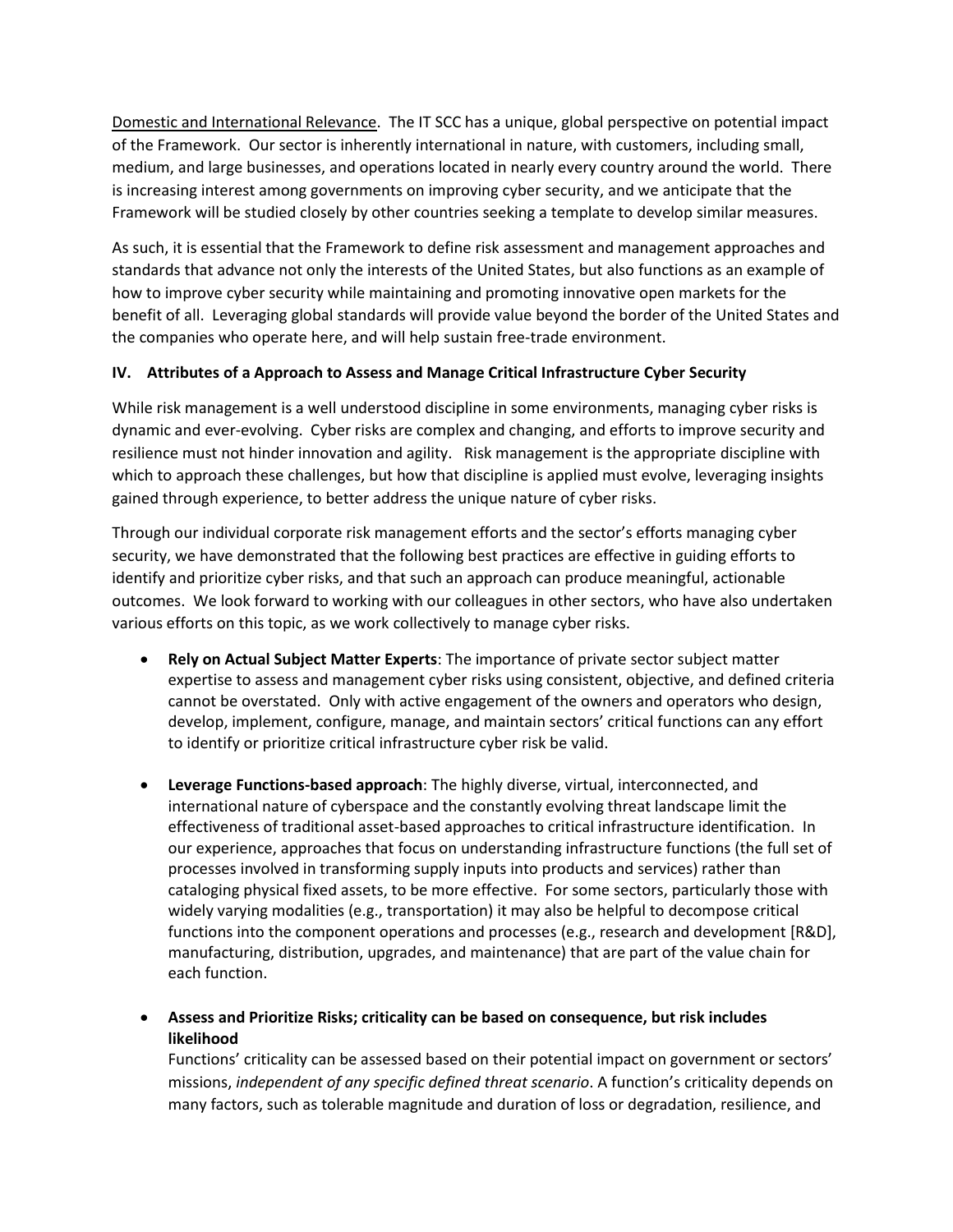the likelihood of cascading consequences, if other functions are highly dependent on the affected one. The purpose of utilizing a top-down approach to criticality is to identify those functions that meet a minimum consequence threshold based on these criteria. Resources can then be devoted to assessing cyber risks to nationally consequential functions and their supporting infrastructure.

Cyber risks result from a full spectrum of manmade (intentional and unintentional) and natural threats. Threat and vulnerability combined represent the likelihood that a vulnerability could be exploited successfully by a threat. While traditional threat analysis generally identifies an actor and the actor's intentions, motives, and capabilities to compromise a given target, such approaches typically rely on historical data, current intelligence, and analysts' speculation associated with a particular actor to predict threats.

When analyzing cyber threats, this traditional approach alone is not sufficient because actors are not easily identifiable or traceable, and attacks—deliberate or unintentional—can go from conception to exploitation within hours. When considering cyber risk, we suggest complementing traditional threat assessment by including additional factors based on capabilities and intent independent of known actors to consider emerging non-traditional threats.

- **Account for Existing Mitigations:** Absolute risk typically refers the risk to a function if there were no mitigations in place, while residual risk is the risk that remains considering mitigations. Effective risk management requires a complete view of consequences, vulnerabilities, and threats, and includes identifying and assessing existing mitigations that may reduce those factors. Certain risks may be acceptable today, but threats and vulnerabilities often change quickly, and only a complete understanding of risk—both absolute and residual—provides opportunities to manage dynamically.
- **Optimize for Agility**: Understanding what critical infrastructure cyber security and the risks that infrastructure face is important to help apply and optimize the effectiveness of limited resources. We caution, however, that attempting to develop or maintain lists of critical cyber infrastructure and checklists of controls would be impractical and have little to no value. Specific systems and technologies change regularly and rapidly, as do the threats facing them, so by the time lists are developed and defined controls implemented, they would already be outof-date and ineffective. Instead of trying to identify specific systems, their owners, or controls, an alternative and more effective approach would be to leverage the functions-based approach, value chain analysis, and consequence assessment to identify categories of systems that may be of interest, and then continue working with sector representatives to understand how those categories of systems support critical functions, and their risk profiles. Cyber risk management must also be dynamic, and regularly re-evaluated to account for the dynamic nature of both technologies and cyber threats.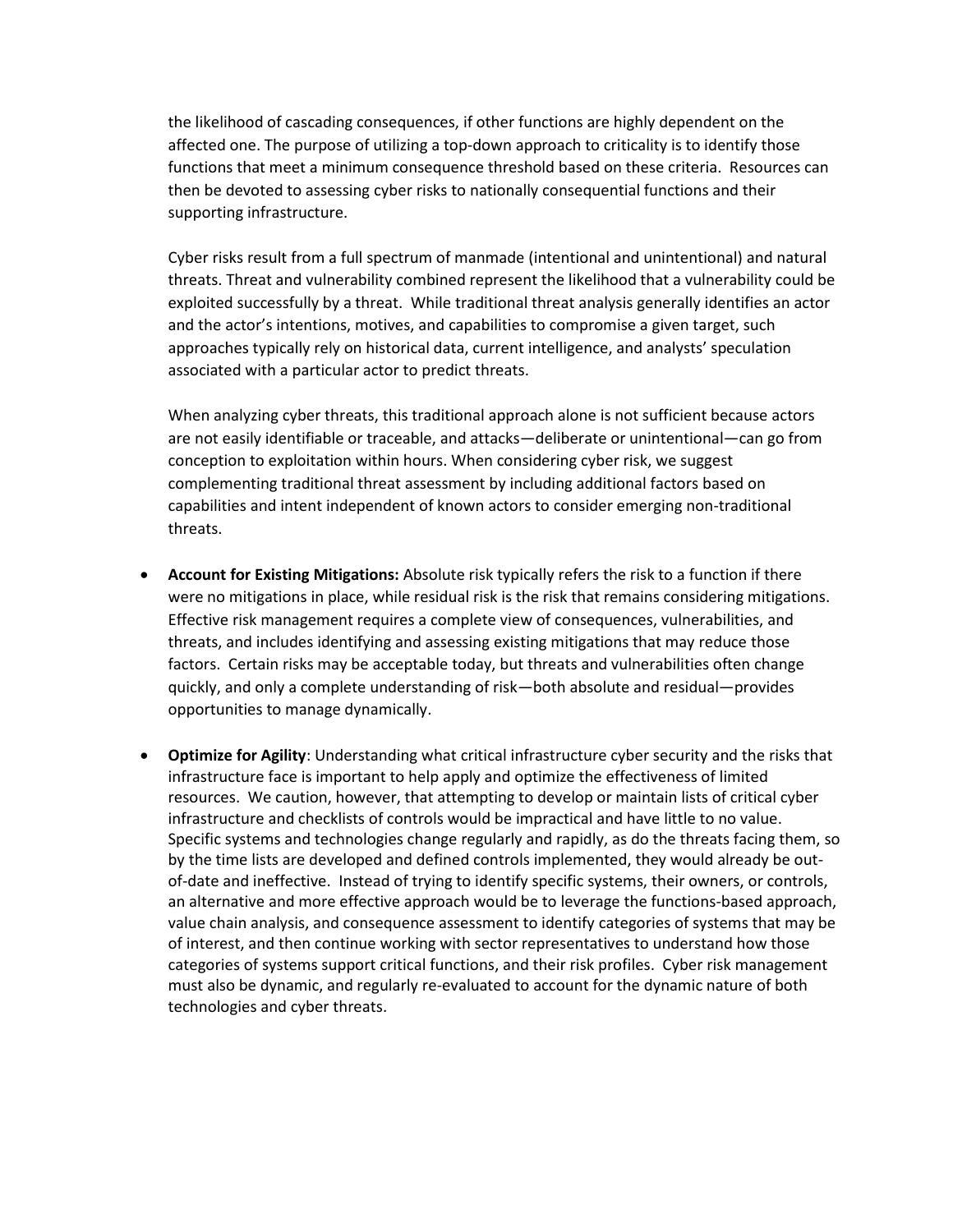#### *Functions-based risk management in IT Sector*

Six critical functions support the sector's ability to produce and provide high assurance IT products and services for various sectors. These functions are required to maintain or reconstitute networks (e.g., the Internet, local networks, and wide area networks) and their associated services. They represent consensus of the IT SCC and IT Government Coordinating Council (GCC) on critical functions vital to national and economic security and public health, safety, and confidence. These functions are distributed across a broad network of infrastructure, managed proactively, and therefore, can withstand and rapidly recover from most threats.

| <b>IT Sector Function</b>                                                   | <b>Description</b>                                                                                                                                                                                                                                                                                                                                                                                                                                                                           |
|-----------------------------------------------------------------------------|----------------------------------------------------------------------------------------------------------------------------------------------------------------------------------------------------------------------------------------------------------------------------------------------------------------------------------------------------------------------------------------------------------------------------------------------------------------------------------------------|
| <b>Provide IT Products and Services</b>                                     | The IT Sector conducts operations and services that provide for the design,<br>development, distribution, and support of IT products (hardware and software) and<br>operational support services that are essential or critical to the assurance of national<br>and economic security and public health, safety, and confidence. These hardware<br>and software products and services are limited to those necessary to maintain or<br>reconstitute the network and its associated services. |
| <b>Provide Incident Management Capabilities</b>                             | The IT Sector develops, provides, and operates incident management capabilities for<br>itself and other sectors that are essential or critical to the assurance of national and<br>economic security and public health, safety, and confidence.                                                                                                                                                                                                                                              |
| <b>Provide Domain Name Resolution Services</b>                              | The IT Sector provides and operates domain registration services, top-level domain<br>(TLD)/root infrastructures, and resolution services that are essential or critical to the<br>assurance of national and economic security and public health, safety, and confidence.                                                                                                                                                                                                                    |
| Provide Identity Management and<br><b>Associated Trust Support Services</b> | The IT Sector produces and provides technologies, services, and infrastructure to<br>ensure the identity of, authenticate, and authorize entities and ensure confidentiality,<br>integrity, and availability of devices, services, data, and transactions that are essential<br>or critical to the assurance of national and economic security and public health, safety,<br>and confidence.                                                                                                 |
| Provide Internet-based Content, Information,<br>and Communications Services | The IT Sector produces and provides technologies, services, and infrastructure that<br>deliver key content, information, and communications capabilities that are essential<br>or critical to the assurance of national and economic security and public health, safety,<br>and confidence.                                                                                                                                                                                                  |
| Provide Internet Routing, Access,<br>and Connection Services                | The IT Sector (in close collaboration with the Communications Sector) provides and<br>supports Internet backbone infrastructures, points of presence, peering points, local<br>access services, and capabilities that are essential or critical to the assurance of<br>national and economic security and public health, safety and confidence.                                                                                                                                              |

As noted earlier, the IT SCC and Government Coordinating Council completed the IT Sector Baseline Risk Assessment,<sup>5</sup> which characterized the risk profile of the six critical IT Sector functions using an analytic, criteria-based risk methodology, and provided a foundation for protective measures and R&D priorities. Concepts and lessons learned from the IT Sector risk methodology and assessment also became a foundation for DHS' Cyber Assessment Risk Management Approach, which has been applied successfully in other sectors. In 2011, the IT SCC published five risk management strategies,<sup>6</sup> which included policy,

 $\overline{\phantom{a}}$ 

<sup>5</sup> [http://it-scc.org/documents/itscc/IT\\_Sector\\_Risk\\_Assessment\\_Report\\_Final.pdf](http://it-scc.org/documents/itscc/IT_Sector_Risk_Assessment_Report_Final.pdf)

<sup>6</sup> <http://it-scc.org/viewdocs/index.php>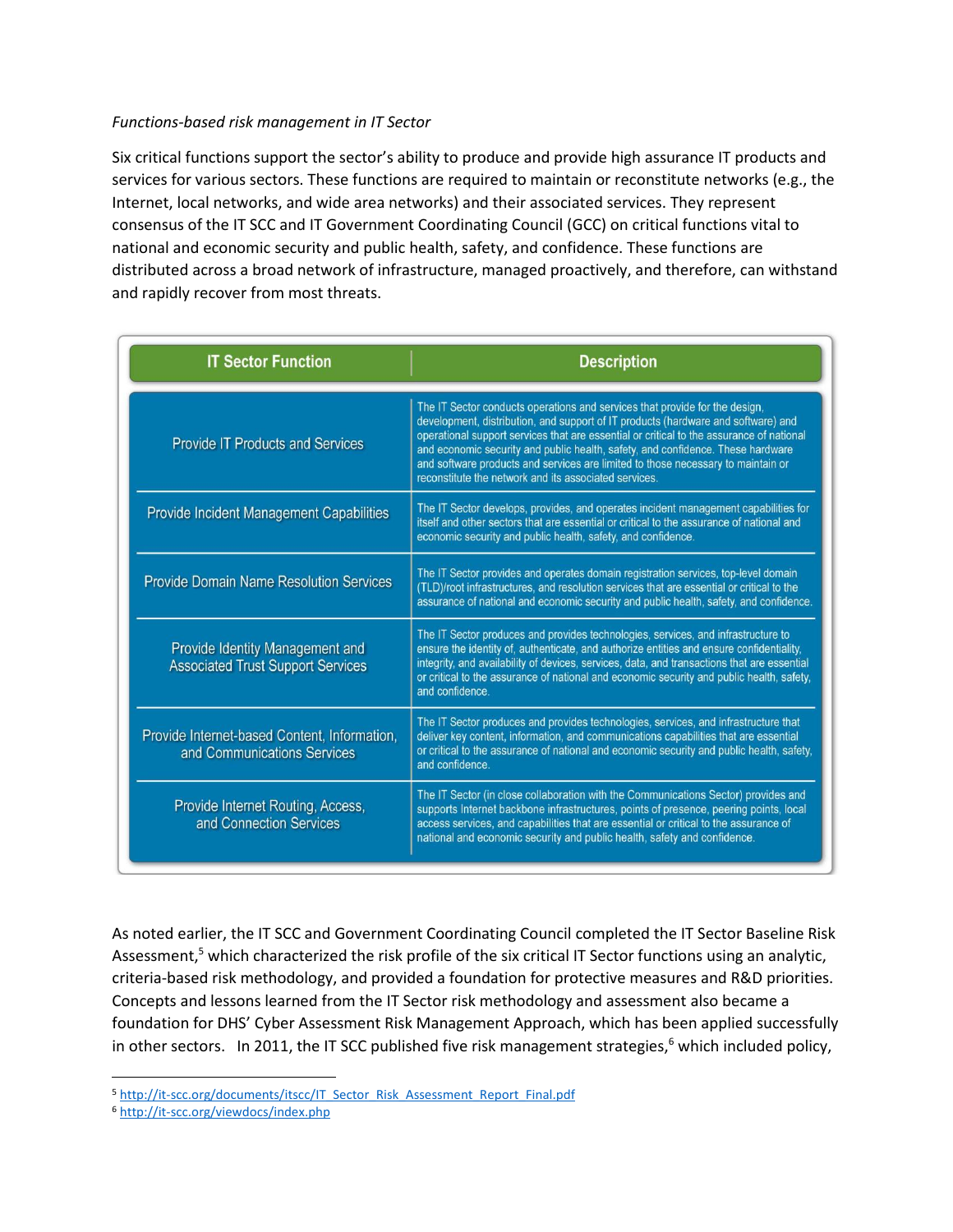operational, and technical mitigations to help manage risks identified in the Baseline Assessment. In 2012, we updated the risk profile for the Domain Name Resolution Services function,<sup>7</sup> to consider how new Internet technologies, security standards, and governance practices have affected that function's risk profile.

## *Critical Infrastructure at Greatest Risk*

As currently framed, DHS' efforts to identify critical infrastructure at greatest risk (associated with Section 9 of the EO) is improved relative to prior efforts. For example, officials leading the Cyber-Dependent Infrastructure Identification Working Group have begun to consider functions-based approaches, and understand that narrow threat-driven national planning scenarios must be augmented by additional threat analysis. Yet, the tendency to use more familiar, static approaches and traditional thinking—for example to focus on consequence only and "assume" both vulnerability and threat jeopardizes the validity of the effort.

To identify critical infrastructure where a cyber incident could "reasonably result" in catastrophic effects, an assessment of both the consequences and likelihood of an event being successful and causing those effects must be considered. These efforts should start with a clear, shared understanding of the consequences that constitute catastrophic effects, but understanding these is only the first step; the process must then assess "reasonable" likelihood.

When considering likelihood, it may be defensible to assume vulnerability, since cyber security experts generally agree that a determined adversary with sufficient resources can almost always attack a system successfully, especially by using social engineering techniques. However, the factor that often elevates critical infrastructure to critical infrastructure at "greatest risk" is the threat presented by more advanced actors with more malicious intent (i.e., to affect national security or public safety). As such, assuming threat when trying to identify and manage critical infrastructure at greatest risk will not work.

The language in section 9 related to "commercial IT products and consumer services" is generating considerable discussion within the IT Sector and in other sectors, and interpretations vary. Regardless of interpretations, the IT Sector broadly agrees that that language in the EO does not mean IT Sector does not own or operate critical functions, as noted above, or have a role in helping to improve the cyber security of other critical infrastructures. As a sector, we also agree that critical infrastructure "at greatest risk" should be narrowly defined with particular consideration made to assure it does not hinder commercial innovation (in the IT Sector and in other sectors) or the open, global marketplace.

# **V. Private and Public Sector Risk Management**

Risk management approaches used throughout the IT Sector are based on various philosophies, methodologies, and tools. Private sector entities typically base their approaches on business objectives, such as shareholder value, efficacy, and customer service. Enterprise-level risk management approaches usually involve cyber security initiatives and practices to maintain the health or "hygiene" of information security programs and infrastructures. Examples of these actions include physical vulnerability mitigation measures (e.g., physical access control and surveillance); human vulnerability mitigation measures (e.g., employee screening and security training and awareness); cybersecurity measures (e.g.,

 $\overline{a}$ 

<sup>7</sup> Provided upon request; please contact the SCC officers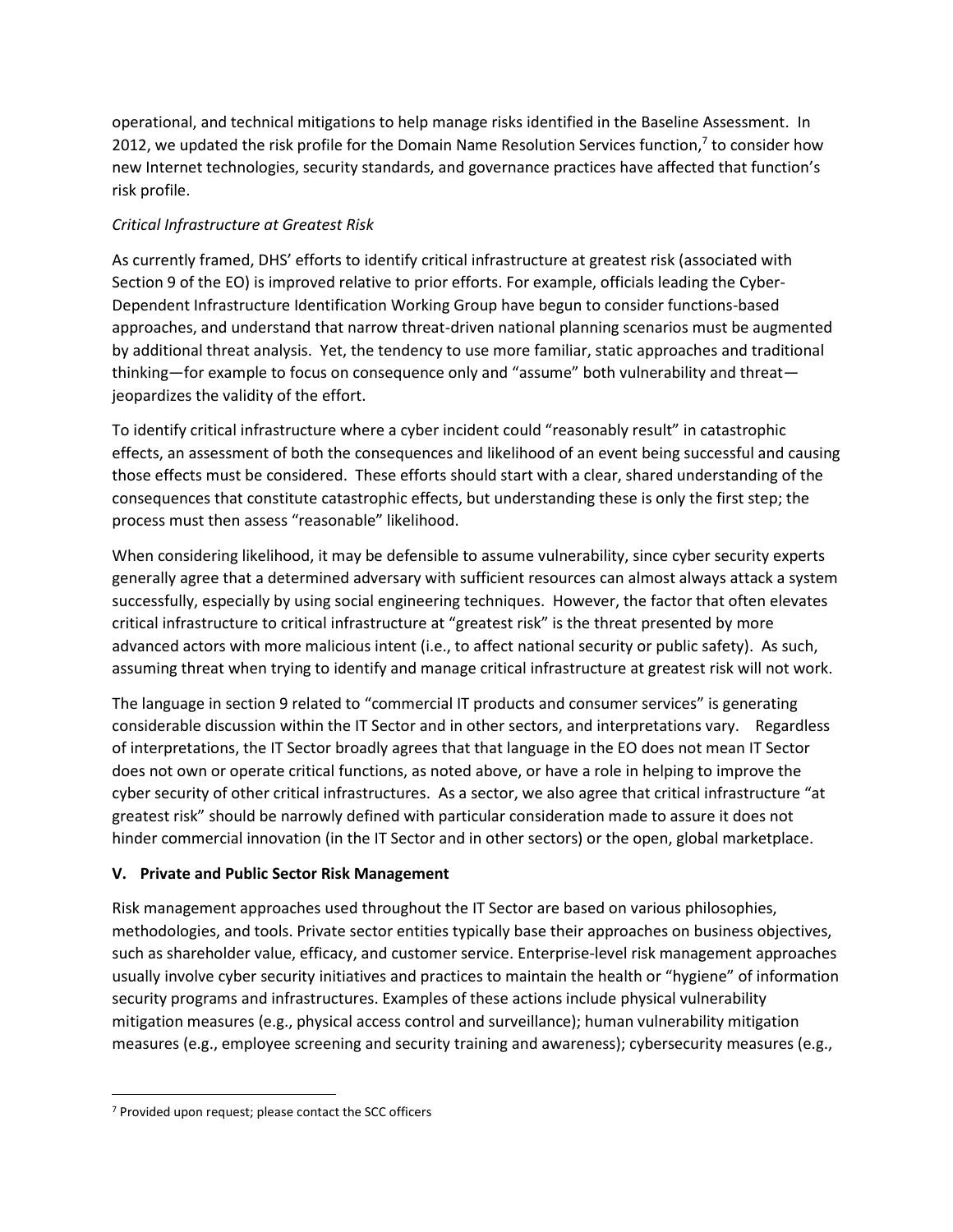encryption; behavior monitoring and management technologies; independent third-party security posture assessments); and business continuity planning.

As part of their individual risk management approaches, many IT Sector entities have designated focal points for risk management and/or security. Some have chosen to centralize this function within their organizations while others have chosen to have it distributed across their operations. In addition, IT Sector entities assess various types of risk (e.g., financial, human, supply chain, legal, and compliance) through multiple approaches (e.g., quantitative, qualitative, and modeling and simulation) leveraging both commercial and government off-the-shelf products and customized tools. These entities use a variety of common risk management frameworks to proactively manage steady-state risk.

Private sector entities implement a vast array of mitigations primarily based on their organizational objectives, whereas public sector interests are focused on assuring the sectors' functions to support the economy and national security. Individual risk management efforts are designed to support organizational objectives but—in aggregate—they also enhance the security and resilience of the critical infrastructure sectors. Understanding how existing public and private sector risk mitigations work together to address risks collectively and identifying additional capabilities is an essential component of the critical infrastructure cyber security. By increasing the awareness of national level concerns more broadly the organizations that provide these functions, the private and public sector can help enhance the security and resiliency

## **VI. Recommendations**

*NIST should consider the following recommendations to inform ongoing development of the Framework*:

- Designate two IT Sector representatives, with subject matter expertise in cyber risk management, to the Framework Development Interagency Task Force
- Facilitate cross-work group collaboration between the integrated task forces groups leading cyber dependent infrastructure identification and Framework development, including to help define desired security objective(s) of the Framework and what constitutes "catastrophic effects", "reasonably result", and "at greatest risk", and to create clear alignment with how those terms apply to elements of the Framework
- Explore international standardization of a functions-based national cyber risk assessment methodology, building on the experience of the IT Sector and other sectors
- Facilitate as much substantive cross-sector interaction as possible, for example during the planned NIST RFI workshops, to help identify an appropriate cross-sector baseline approach for the Framework itself
- Develop sector specific and small and mid-size compendiums to Framework to account for differing risks and scalability between and within sectors, and to enable flexibility

## *NIST should include the following items in the Framework*

- A clearly stated view on the desired security objectives(s) the Framework is seeking to achieve
- Approach for identification of critical infrastructure and critical infrastructure at greatest risk reasonably like to cause "catastrophic effects" that appropriately risk-based and builds on the work of the IT Sector and other sectors